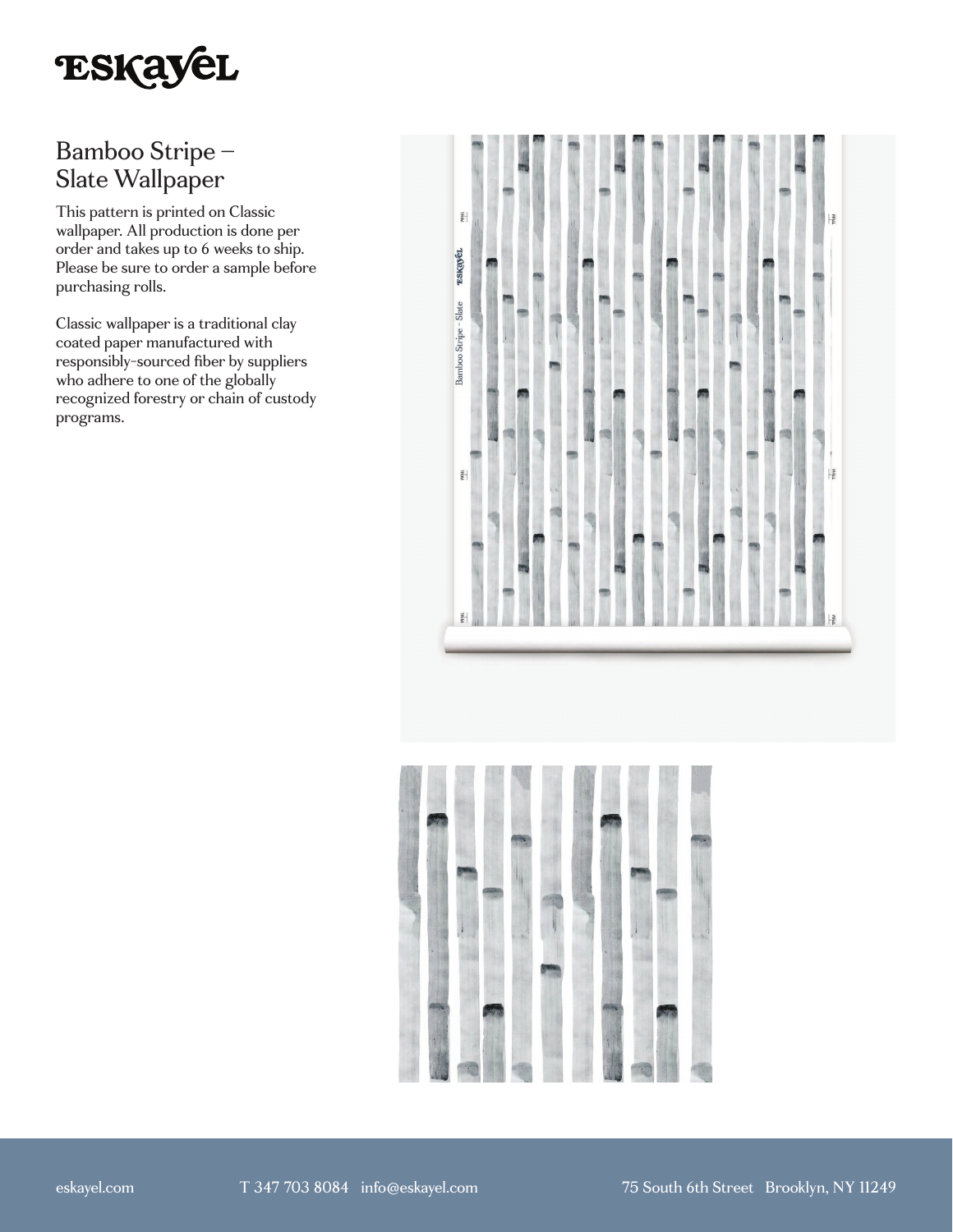

| Vertical Repeat   | 30"                                                                                      |
|-------------------|------------------------------------------------------------------------------------------|
| Horizontal Repeat | 13.5"                                                                                    |
| Roll Width        | 27"                                                                                      |
| Roll Length       | 15' when ordered in multiples printed continuously as double, triple, or quadruple rolls |

| Pricing           | Sold by the roll                                                                 |
|-------------------|----------------------------------------------------------------------------------|
| Selvage           | l" paper comes untrimmed                                                         |
| Sample Size       | 8.5" x 11" **If you are unsure of color please order a sample before purchasing. |
| Large Sample Size | $27" \times 27"$                                                                 |

| Wallpaper Type | Classic                                                                                         |
|----------------|-------------------------------------------------------------------------------------------------|
| Material       | Traditional clay coated paper                                                                   |
| Print Method   | Digital; Latex water-based ink system                                                           |
| Lead Time      | 4-7 weeks **Rush Service subject to availability. Rush fee does not include expedited shipping. |

| Care          | Gently wipe clean with a non-abrasive sponge or cloth with mild soap and water. We always<br>suggest testing your cleaning method in a discreet spot on the wall before implementing in a<br>large area. Do not use commercial cleaners or scrub.                                                       |
|---------------|---------------------------------------------------------------------------------------------------------------------------------------------------------------------------------------------------------------------------------------------------------------------------------------------------------|
| Fire Rating   | Class A (ASTM E84)                                                                                                                                                                                                                                                                                      |
| Color & Scale | We always strive for color accuracy but please note that colors shown on the website are a repre-<br>sentation only. Please refer to the actual product sample. ** Also due to varying ink/print systems<br>wallpapers and fabrics of the same pattern are not always an exact match in color or scale. |
| Made In       | <b>USA</b>                                                                                                                                                                                                                                                                                              |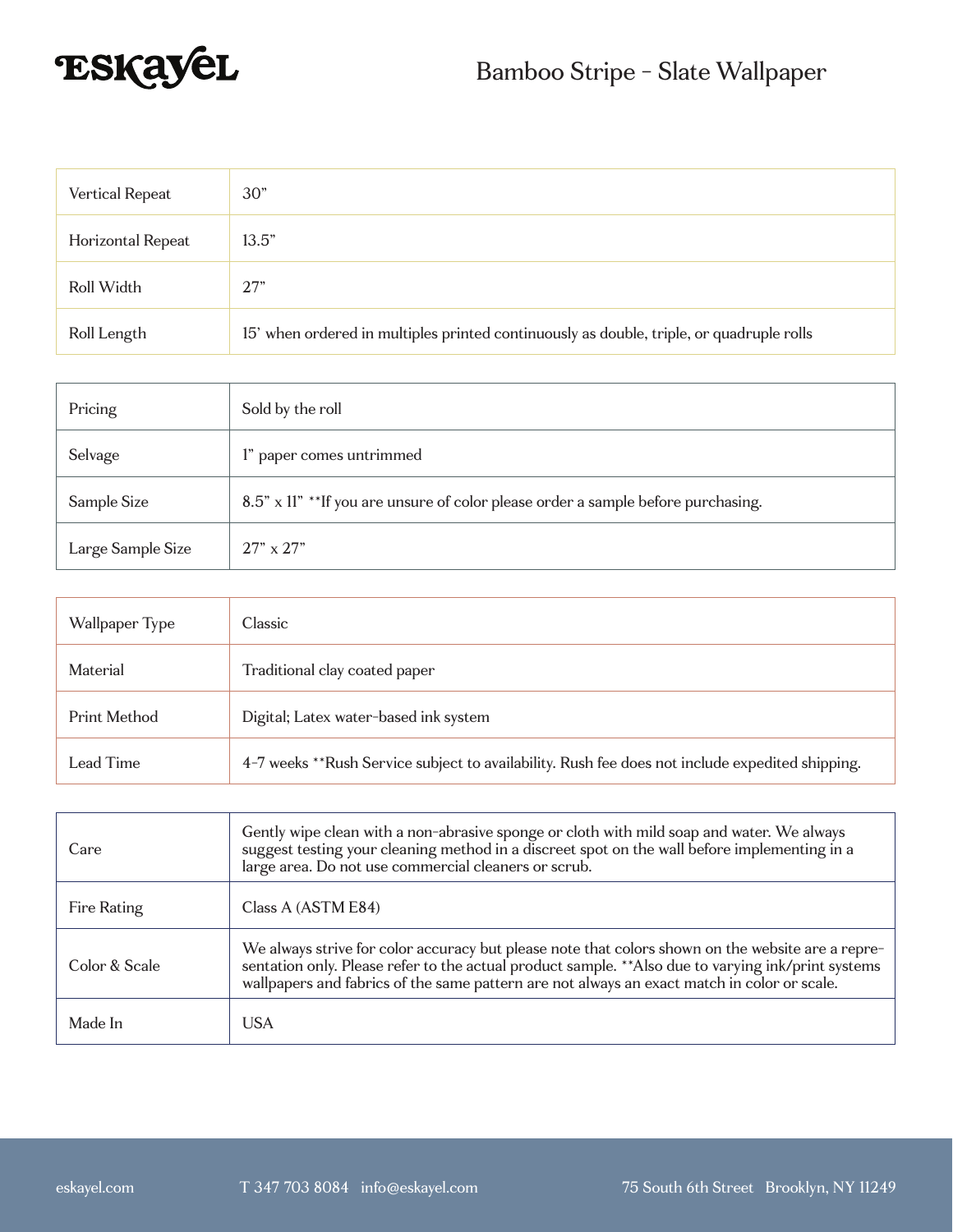

Bamboo Stripe - Slate Wallpaper

8' tall x 9' long wall pictured below in Bamboo Stripe — Slate Wallpaper



 $8'$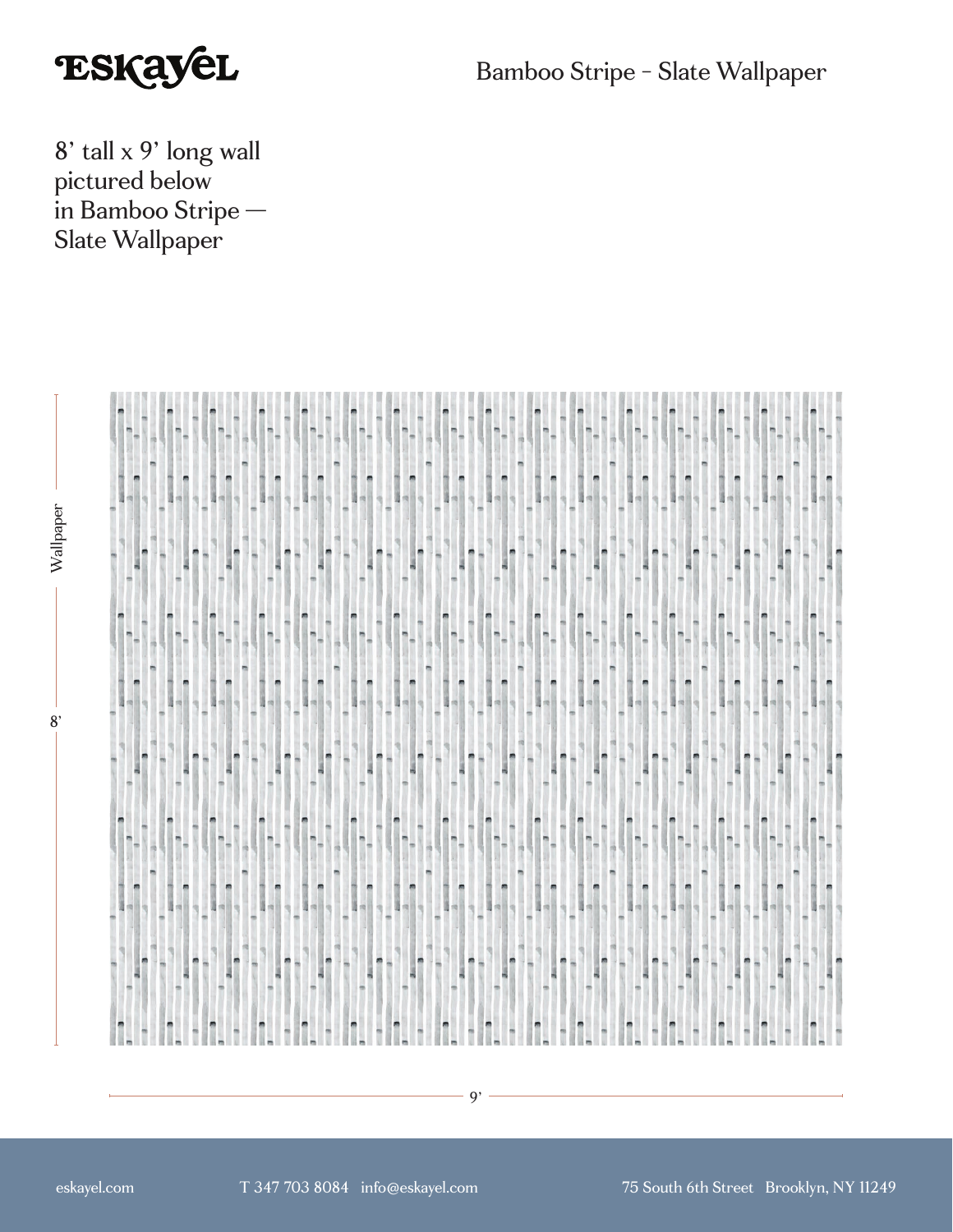

## Installation Guide

#### How to Measure the Amount of Paper to Order

\*\*We always recommend confirming quantities with your wallpaper installer prior to ordering.

We recommend measuring with a yardstick or steel tape measure. Make your measurements in feet and round off to the next half foot or foot. Measure the wall height from the floor to the ceiling, excluding any baseboards or moldings. Then measure the length of the wall without deducting for windows or doors (this will leave you extra wallpaper in case you may need it). Multiply the two measurements to find the surface area of the wall.

Single rolls of our Classic paper are 15 feet long and 27 inches wide. 1 roll covers about 30 square feet. To find the number of rolls needed to cover your wall, multiply the height and the width of the wall by rounding up each length to the nearest foot. Then divide by 30.

Example: For a wall that is 10 feet 6 inches high by 9 feet 4 inches long. Round up and multiply 11 feet by 10 feet to get 110 square feet. Divide 110 by 30 and you will get 3.6. In this case you will need 5 rolls.

If the number divides out to be .5 or above, you will need to add one more roll on to be safe. If you were to get 3.4, 4 rolls would be enough, but if you get 3.5 to 4.4, you will need 5 rolls.

Please feel free to contact us anytime for assistance in finalizing your calculation.